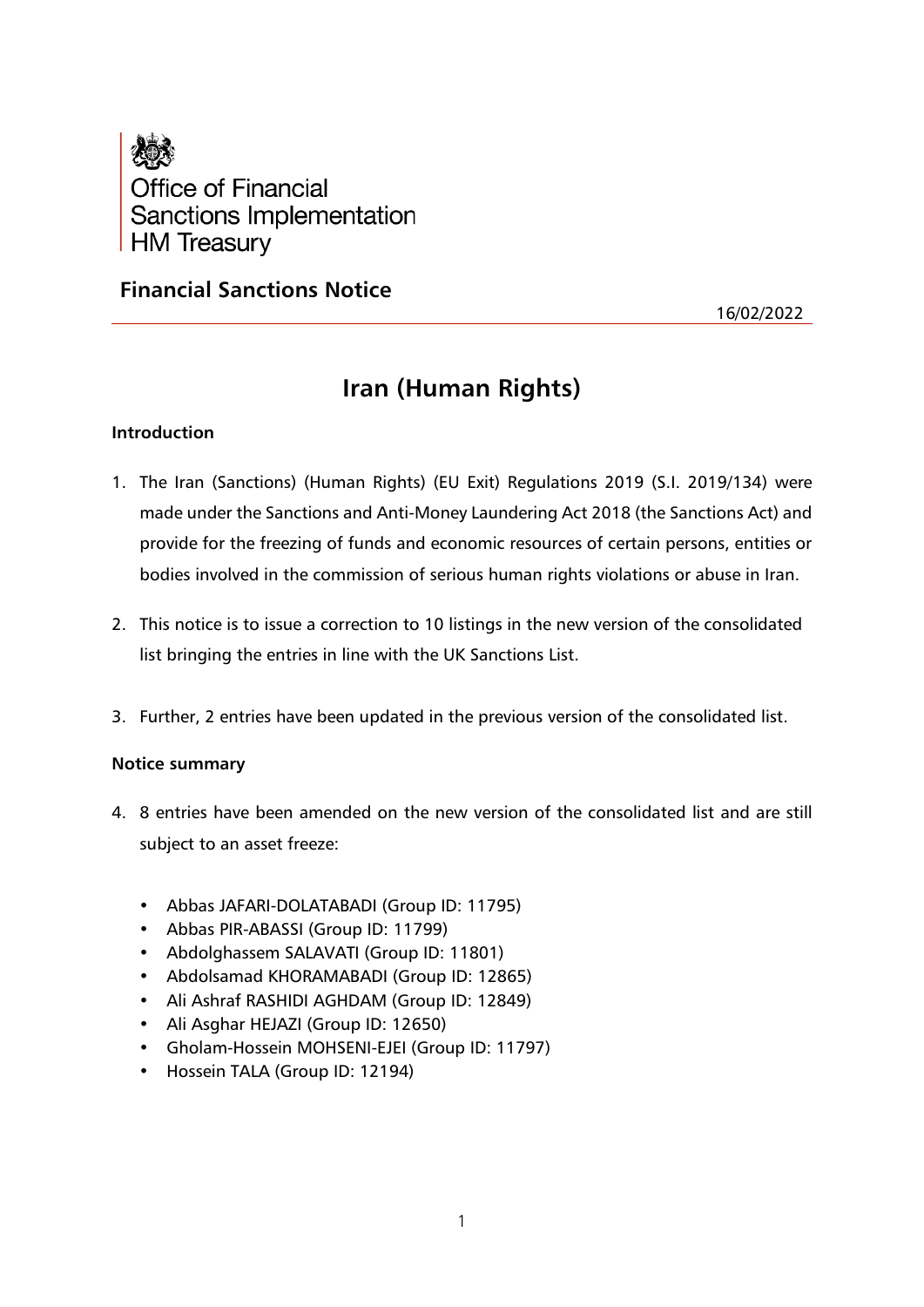- 5. Duplicate aliases have been removed from the following entries on non-HTML/PDF formats of the Consolidated List. No material changes have been made to the new version of the Consolidated List in HTML format:
	- Ali REZVANMA-NESH (Group ID: 12658)
	- Aziz HAJMOHAM-MADI (Group ID: 12198)
- 6. The following entry has been amended on the previous version of the consolidated list and remains subject to an asset freeze:
	- Hossein TAEB (Group ID: 11788)
	- Seyyed Solat MORTAZAVI (Group ID: 12653)

# **What you must do**

- 7. You must:
	- i. check whether you maintain any accounts or hold any funds or economic resources for the persons set out in the Annex to this Notice;
	- ii. freeze such accounts, and other funds or economic resources and any funds which are owned or controlled by persons set out in the Annex to the Notice
	- iii. refrain from dealing with the funds or assets or making them available (directly or indirectly) to such persons unless licensed by the Office of Financial Sanctions Implementation (OFSI);
	- iv. report any findings to OFSI, together with any additional information that would facilitate compliance with the Regulations;
	- v. provide any information concerning the frozen assets of designated persons that OFSI may request. Information reported to OFSI may be passed on to other regulatory authorities or law enforcement.
- 8. Where a relevant institution has already reported details of accounts, other funds or economic resources held frozen for designated persons, they are not required to report these details again.
- 9. Failure to comply with financial sanctions legislation or to seek to circumvent its provisions is a criminal offence.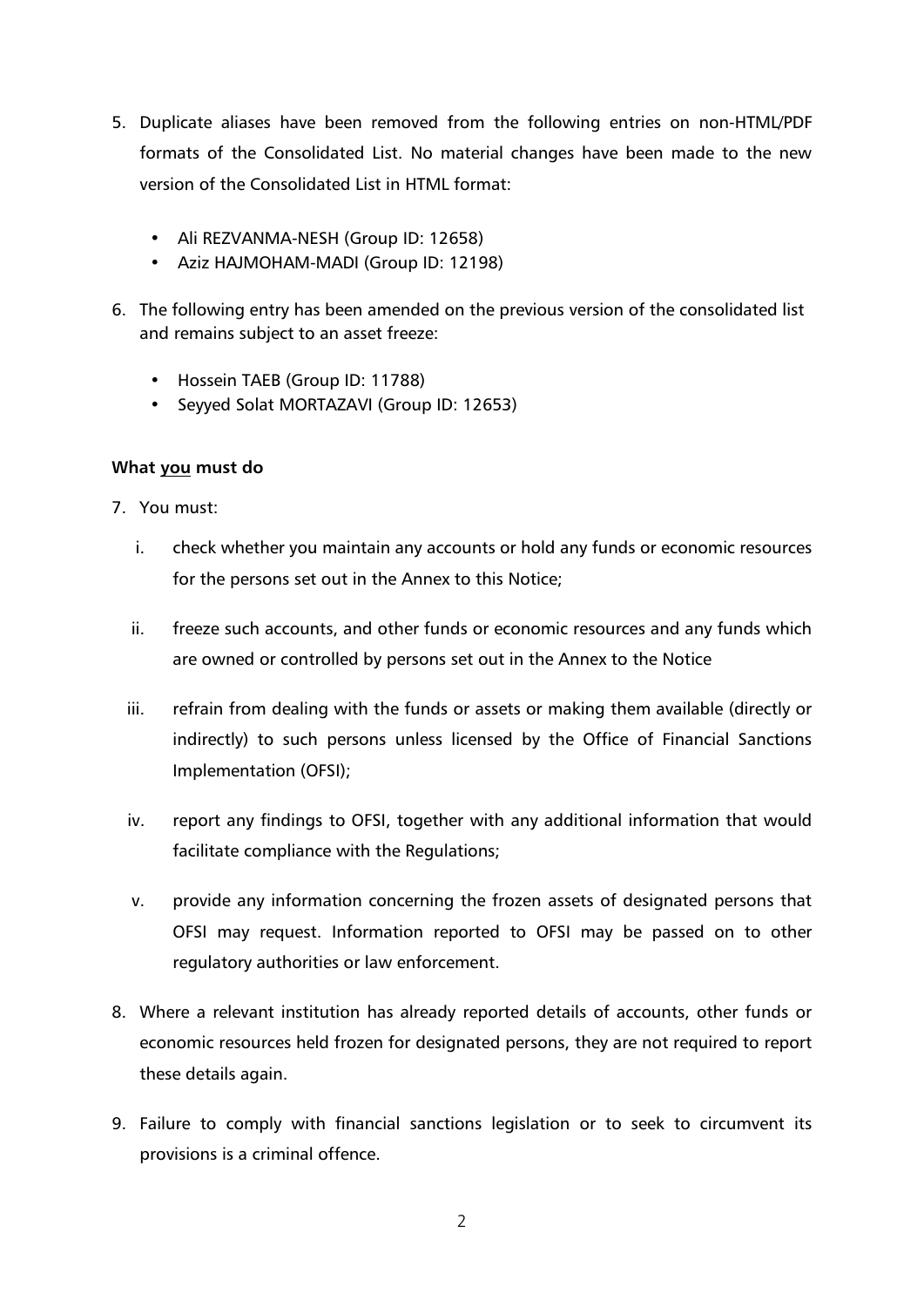# **Further Information**

- 10. Copies of recent notices, UK legislation and relevant guidance can be obtained from the Iran (human rights) financial sanctions page on the Gov.UK website: https://www.gov.uk/government/collections/financial-sanctions-regime-specificconsolidated-lists-and-releases
- 11. The Consolidated List can be found here: [https://www.gov.uk/government/publications/financial-sanctions-consolidated-list-of](https://www.gov.uk/government/publications/financial-sanctions-consolidated-list-of-targets/consolidated-list-of-targets)[targets/consolidated-list-of-targets](https://www.gov.uk/government/publications/financial-sanctions-consolidated-list-of-targets/consolidated-list-of-targets)
- 12. Further details on changes to the new format of the consolidated list can be found here: [https://www.gov.uk/government/publications/uk-sanctions-list-change-in](https://www.gov.uk/government/publications/uk-sanctions-list-change-in-format/uksanctions-list-change-to-the-lists-format)[format/uksanctions-list-change-to-the-lists-format](https://www.gov.uk/government/publications/uk-sanctions-list-change-in-format/uksanctions-list-change-to-the-lists-format)
- 13. The UK Sanctions List can be found here:

<https://www.gov.uk/government/publications/the-uk-sanctions-list>

14. For more information please see our guide to financial sanctions: <https://www.gov.uk/government/publications/uk-financial-sanctions-guidance>

#### **Enquiries**

15. Non-media enquiries about the implementation of financial sanctions in the UK should be addressed to:

Office of Financial Sanctions Implementation HM Treasury 1 Horse Guards Road London SW1A 2HQ [ofsi@hmtreasury.gov.uk](mailto:ofsi@hmtreasury.gov.uk)

- 16. Non-media enquiries about the sanctions measures themselves should be addressed to: [sanctions@fcdo.gov.uk](mailto:sanctions@fcdo.gov.uk)
- 17. Media enquiries about how financial sanctions are implemented in the UK should be addressed to the Treasury Press Office on 020 7270 5238.
- 18. Media enquiries about the sanctions measures themselves should be addressed to the Foreign, Commonwealth & Development Office Press Office on 020 7008 3100.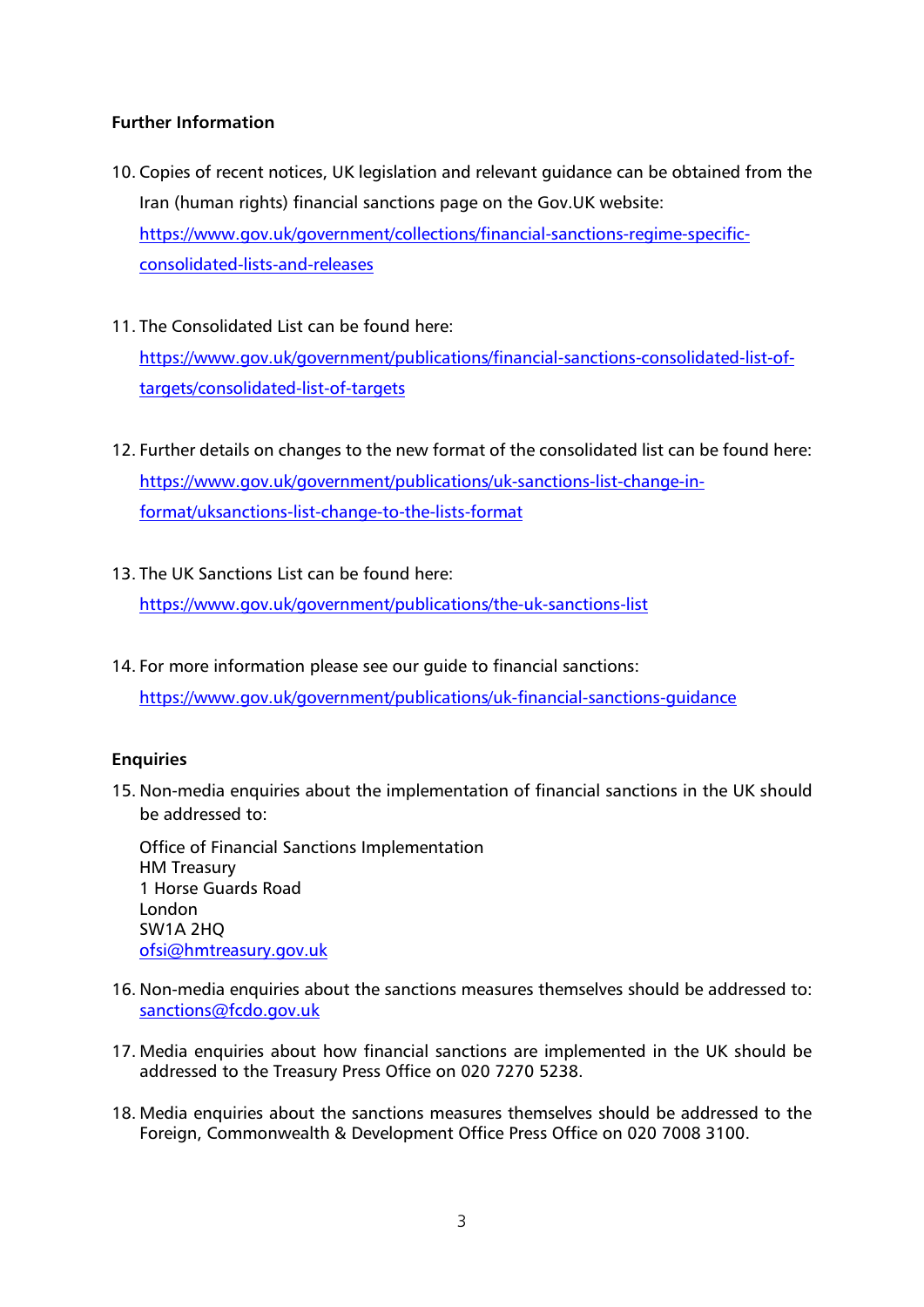# **ANNEX TO NOTICE**

#### **FINANCIAL SANCTIONS: IRAN (HUMAN RIGHTS)**

#### **THE IRAN (SANCTIONS) (HUMAN RIGHTS) (EU EXIT) REGULATIONS 2019 (S.I. 2019/134)**

#### **AMENDMENTS TO NEW VERSION OF THE CONSOLIDATED LIST**

Deleted information appears in strikethrough. Additional information appears in italics and is underlined.

#### **Individuals**

#### **1. JAFARI-DOLATABADI, Abbas**

**DOB**: (1) --/10/1957. (2) --/--/1953. **POB**: *(1)* Isfahan *(2)* Yazd, *(1)* Iran *(2) Iran* **a.k.a:** JA'FARI DOWLATABADI, Abbas **Nationality**: Iran **Position**: Former prosecutor general of Tehran (Aug 2009-Apr 2019) **Other Information**: (UK Sanctions List Ref): IHR0002 (UK Statement of Reasons): Prosecutor general of Tehran. (August 2009 until May 2019). Dolatabadi's office indicted a large number of protesters, including individuals who took part in the December 2009 Ashura Day protests. He ordered the closure of Karroubi's office in September 2009 and the arrest of several reformist politicians, and he banned two reformist political parties in June 2010. His office charged protesters with the charge of Muharebeh, or enmity against God, which carries a death sentence, and denied due process to those facing the death sentence. His office also targeted and arrested reformists, human rights activists, and members of the media, as part of a broad crackdown on the political opposition. In October 2018 he announced to the media that four detained Iranian environmental activists were to be charged with "sowing corruption on earth", a charge which carries the death penalty. (Gender): Male **Listed on:** 14/04/2011 **UK Sanctions List Date Designated:** 31/12/2020 **Last Updated:** 28/01/2022 *16/02/2022* **Group ID:** 11795.

#### **2. PIR-ABASSI, Abbas**

**a.k.a:** (1) PIR ABASSI, Abbas (2) PIR ABASSI, Yahya (3) PIRABASSI, Abbas (4) PIRABASSI, Yahya (5) PIR-ABASSI, Yahya (6) PIRABBASI, Abbas (7) PIRABBASI, Yahya **Position**: Magistrate of a Criminal Chamber **Other Information:** (UK Sanctions List Ref): IHR0003 Date designated on UK Sanctions List: 31/12/2020. Former Judge, Tehran Revolutionary Court, branch 26. Former Judge, Tehran Revolutionary Court, branch 26. (UK Statement of Reasons): Magistrate of a Criminal chamber. Former Judge, Tehran Revolutionary Court, branch 26. He was in charge of post-election cases, he issued long prison sentences during unfair trials against human rights activists and issued several death sentences for protesters. (Gender): Male **Listed on:** 14/04/2011 **UK Sanctions List Date Designated:** 31/12/2020 **Last Updated:** 28/01/2022 *16/02/2022* **Group ID:** 11799.

#### **3. SALAVATI, Abdolghassem**

#### **Name (non-Latin script):** صلواتی ابوالقاسم

**DOB**: 16/07/1967. **POB**: Tuykersan, Iran **a.k.a:** (1) SALAVATI, Abloqasem (2) SALAVATI, Abolghasem (3) SALAVATI, Abolqasem (4) SALAVATI, Abulghasem (5) SALAVATI, Abu'l-Qasim (6) SALEVATI, Abdolghassem (7) SALEVATI, Abloqasem (8) SALEVATI, Abolghasem (9) SALEVATI, Abolqasem (10) SALEVATI, Abulghasem (11) SALEVATI, Abu'l-Qasim *(6) SALAVATI, Abolghassem (7) SALEVATI, Abughasem* **Nationality**: Iran **Other Information:** (UK Sanctions List Ref): IHR0004 (UK Statement of Reasons): Judge, Head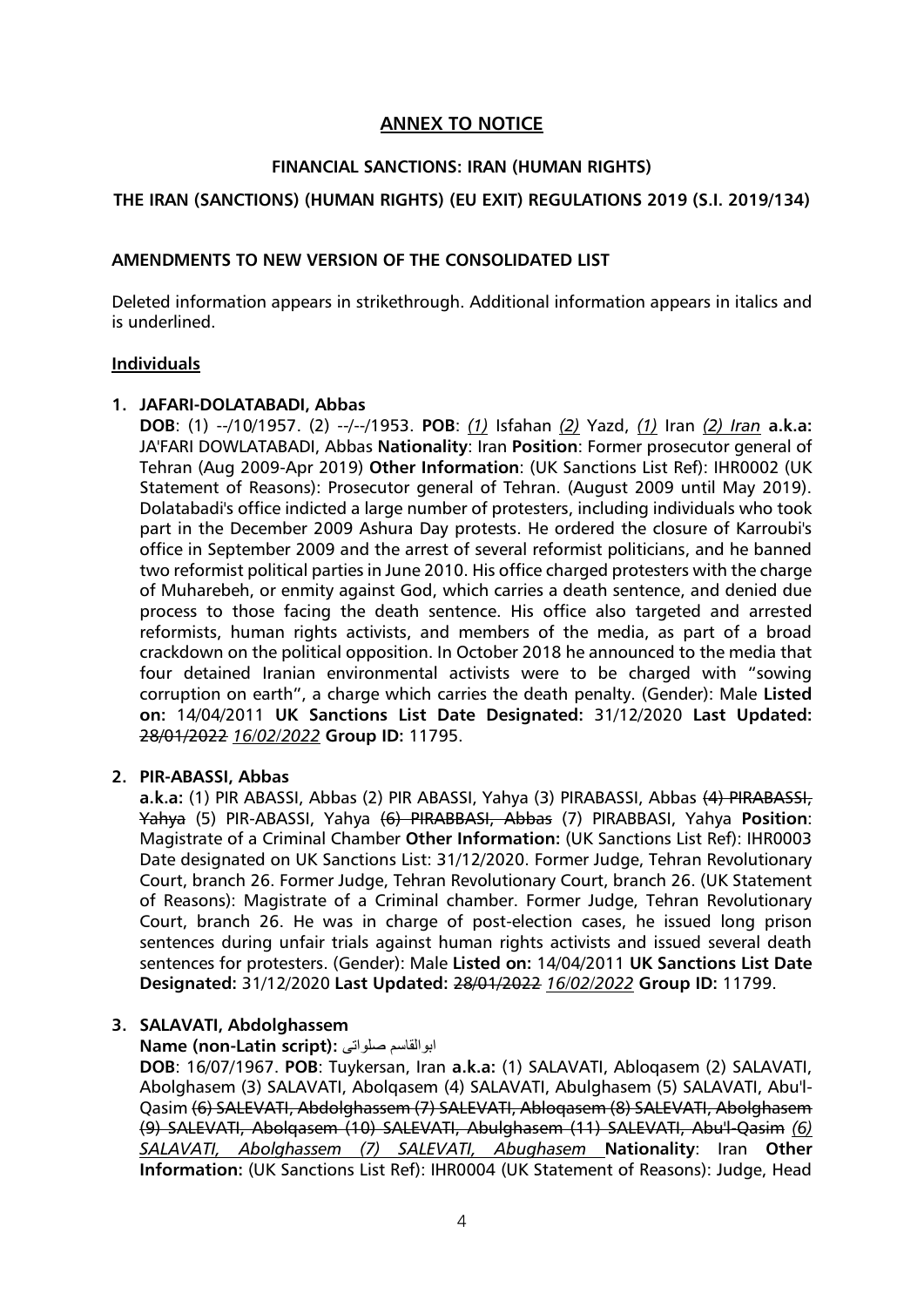of Tehran Revolutionary Court, Branch 15. Committing Judge in the Tehran Tribunal. In charge of the post-election cases, he was the judge presiding the 'show trials' in summer 2009. He condemned to death two monarchists that appeared in the show trials. He has sentenced more than a hundred political prisoners, human rights activists and demonstrators to lengthy prison sentences. In 2018, reports showed that he continued to hand down similar sentences without proper observance of fair hearing procedures. (Gender): Male **Listed on:** 14/04/2011 **UK Sanctions List Date Designated:** 31/12/2020 **Last Updated:** 28/01/2022 *16/02/2022* **Group ID:** 11801.

#### **4. KHORAMABADI, Abdolsamad**

**a.k.a:** KHORRAMABADI, Abdolsamad **Position**: (1) Head of 'Commission to Determine the Instances of Criminal Content'. (2) Deputy Director for Judicial Oversight since 13 October 2013 **Other Information:** (UK Sanctions List Ref): IHR0006 (UK Statement of Reasons): Abdolsamad Khoramabadi, as Head of the 'Commission to Determine the Instances of Criminal Content', is or has been involved in a governmental organization in charge of online censorship and cyber crime. Under his leadership the Commission defined 'cybercrime' by a number of vague categories that criminalize creation and publication of content deemed inappropriate by the regime. He is responsible for repression and the blocking of numerous opposition sites, electronic newspapers, blogs, sites of human rights NGOs and of Google and Gmail since September 2012. He and the Commission actively contributed to the death in detention of the blogger Sattar Beheshti in November 2012. Thus the Commission is directly responsible for systemic violations of human rights, in particular by banning and filtering websites to the general public, and occasionally disabling Internet access altogether. (Gender): Male **Listed on:**  12/03/2013 **UK Sanctions List Date Designated:** 31/12/2020 **Last Updated:** 28/01/2022 *16/02/2022* **Group ID:** 12865.

#### **5.** *RASHIDI* **AGHDAM, Ali Ashraf Rashidi**

**a.k.a:** ROSTAMI AGHDAM, Ali, Ashraf **Position**: (1) Deputy Director General for Health and Rehabilitation of the General Directorate of the Prisons of Tehran (2) Former Head of Evin Prison **Other Information:** (UK Sanctions List Ref): IHR0009 (UK Statement of Reasons): Former Head of Evin Prison, appointed in mid-2012. During his tenure, conditions in the prison deteriorated and reports referenced intensified ill-treatment of prisoners. In October 2012, nine female prisoners went on hunger strike in protest of the violation of their rights and violent treatment by prison guards. (Gender): Male **Listed on:** 12/03/2013 **UK Sanctions List Date Designated:** 31/12/2020 **Last Updated:**  28/01/2022 16/02/2022 **Group ID:** 12849.

#### **6. HEJAZI, Ali Asghar**

**Title**: Sayyed **DOB**: 08/09/1946. **POB**: Esfahan, Iran **a.k.a:** (1) HEJAZI, Ali, Asqar (2) HEJAZI, Asghar (3) HEJAZI, Asghar, Sadegh (4) MIR HEJAZI, Ali, Asghar (5) MIR HEJAZI, Ali, Asqar (6) MIR HEJAZI, Asghar (7) MIR HEJAZI, Asghar, Sadegh (8) MIR HEJAZI, Seyyed, Ali, Asghar *MIRHEJAZI, Ali, Asqar* (9) MIR-HEJAZI RUHANI, Ali, Asgar *MIRHEJAZI, Asghar* (10) MIR-HEJAZI RUHANI, Ali, Asqar (11) MIR-HEJAZI RUHANI, Asghar (12) MIR-HEJAZI RUHANI, Asghar, Sadegh (13)-MIR-HEJAZI RUHANI, Seyyed, Ali, Asghar *MIRHEJAZI*, *Asghar, Sadegh* (14) MIR*-*HEJAZI, Ali (15) MIR-HEJAZI *RUHANI*, Ali, Asgar (16) MIR-HEJAZI, Ali, Asqar (17) MIR-HEJAZI, Asghar (18) MIR-HEJAZI, Asghar, Sadegh (19) MIR-HEJAZI, Seyyed, Ali, Asghar *HEJAZI, Ali (20) HEJAZI, Seyyed, Ali, Asghar* **Position**: Deputy Chief of the Supreme Leader's Office and Head of Security **Other Information:** (UK Sanctions List Ref): IHR0013 (UK Statement of Reasons): Part of the Supreme Leader's inner circle, one of those responsible for planning the suppression of protests which has been implemented since 2009, and associated with those responsible for suppressing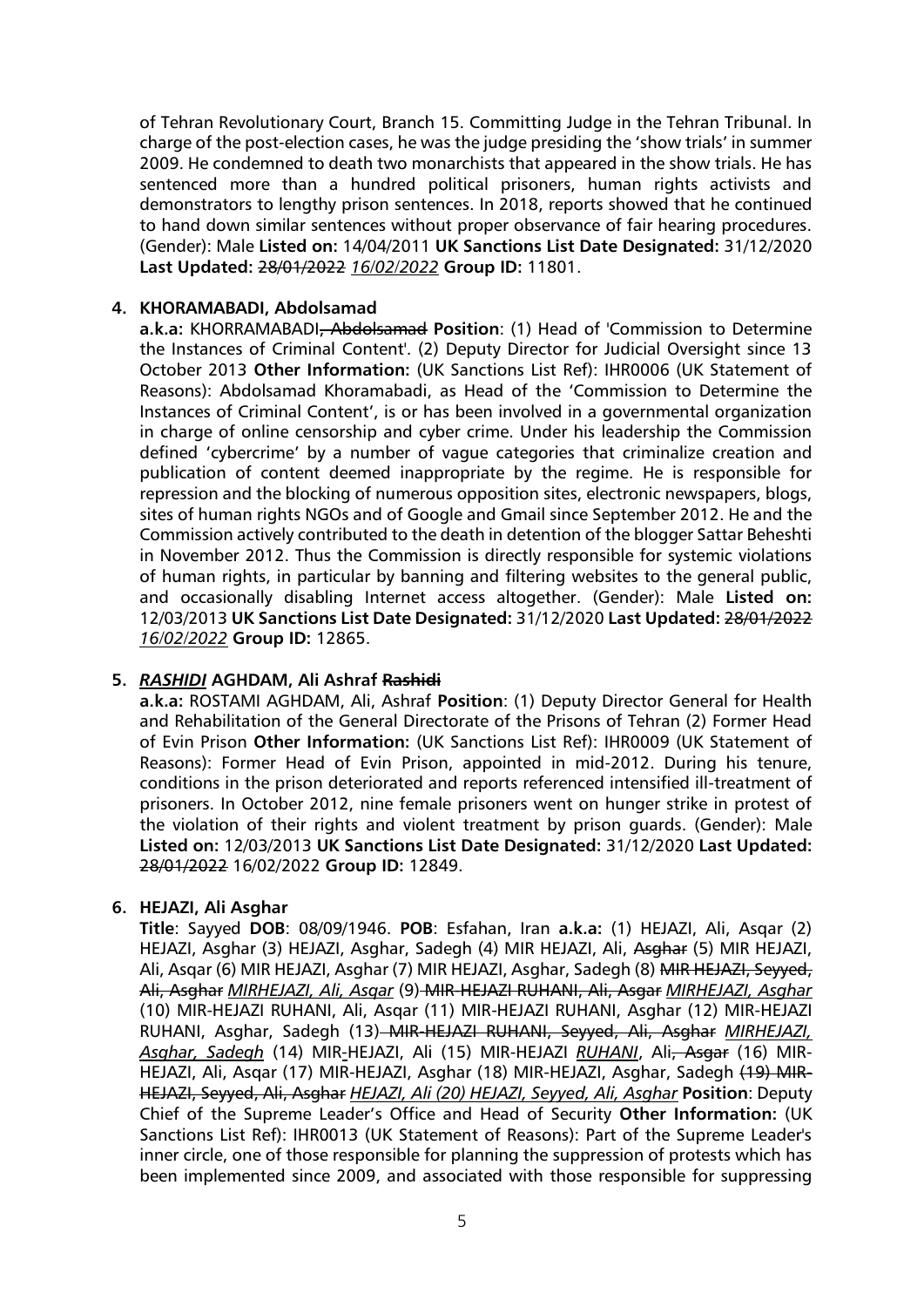the protests. (Gender): Male **Listed on:** 29/03/2012 **UK Sanctions List Date Designated:** 31/12/2020 **Last Updated:** 28/01/2022 *16/02/2022* **Group ID:** 12650.

### **7. MOHSENI-EJEI, Gholam-Hossein**

**DOB**: --/--/1956. **POB**: Ejiyeh, *Isfahan, Iran* **Position**: (1) Former Prosecutor General of Iran (2) Deputy Head and spokesman of the Judiciary (3) Member of the Expediency Council (4) Former Minister of Intelligence (5) Chief Justice of Iran **Other Information:** (UK Sanctions List Ref): IHR0032 (UK Statement of Reasons): Member of the Expediency Council. Prosecutor General of Iran since September 2009 and Deputy Head and spokesman of the Judiciary. Former Intelligence minister during the 2009 elections. While he was Intelligence minister during the 2009 election, intelligence agents under his command were responsible for detention, torture and extraction of false confessions under pressure from hundreds of activists, journalists, dissidents, and reformist politicians. In addition, political figures were coerced into making false confessions under unbearable interrogations, which included torture, abuse, blackmail, and the threatening of family members. **Listed on:** 14/04/2011 **UK Sanctions List Date Designated:** 31/12/2020 **Last Updated:** 28/01/2022 *16/02/2022* **Group ID:** 11797.

# **8. TALA, Hossein**

**DOB:** --/--/1969. *POB: Tehran, Iran* **Position**: (1) Former Mayor of Eslamshahr (2) Former Iranian MP (3) Former Governor-General ('Farmandar') of Tehran Province **Other Information:** (UK Sanctions List Ref): IHR0042 (UK Statement of Reasons): Former Governor-General ('Farmandar') of Tehran Province until September 2010, he was responsible for the intervention of police forces and therefore for the repression of demonstrations. He received a prize in December 2010 for his role in the post-election repression. (Gender): Male **Listed on:** 12/10/2011 **UK Sanctions List Date Designated:**  31/12/2020 **Last Updated:** 28/01/2022 *16/02/2022* **Group ID:** 12194

#### **9. REZVANMA-NESH, Ali**

**a.k.a:** REZVANMANESH, Ali **Position**: (1) Deputy prosecutor, province of Karaj, region of Alborz **Other Information:** (UK Sanctions List Ref): IHR0014 (UK Statement of Reasons): As Deputy prosecutor province of Karaj, region of Alborz, he is responsible for grave violation of human rights, including involvement in the execution of a juvenile. (Gender): Male **Listed on:** 29/03/2012 **UK Sanctions List Date Designated:** 31/12/2020 **Last Updated:** 28/01/2022 *16/02/2022* **Group ID:** 12658.

#### **10.HAJMOHAM-MADI, Aziz**

**DOB**: --/--/1948. **a.k.a:** (1) HAJ-MOHAMMADI, Aziz (2) HAJMOHAM-MADI, Noorullah, Aziz (3) HAJ-MOHAMMADI, Noorullah, Aziz (4) MOHAMMADI, Aziz (5) MOHAMMADI, Noorullah, Aziz **Position**: Judge at the Tehran Provincial Criminal Court **Other Information:** (UK Sanctions List Ref): IHR0022 (UK Statement of Reasons): Judge at the Tehran Provincial Criminal Court. He was involved in several trials of demonstrators, inter alia, that of Abdol-Reza Ghanbari, a teacher arrested in January 2010 and sentenced to death for his political activities. (Gender): Male **Listed on:** 12/10/2011 **UK Sanctions List Date Designated:** 31/12/2020 **Last Updated:** 28/01/2022 *16/02/2022* **Group ID:** 12198.

#### **AMENDMENTS TO PREVIOUS VERSION OF THE CONSOLIDATED LIST**

#### **Individual**

**1. TAEB, Hossein**

**DOB**: *01/04*/1963. **POB**: Tehran, Iran **a.k.a:** (1) TAEB, Hassan (2) TAEB, Hosein (3) TAEB,